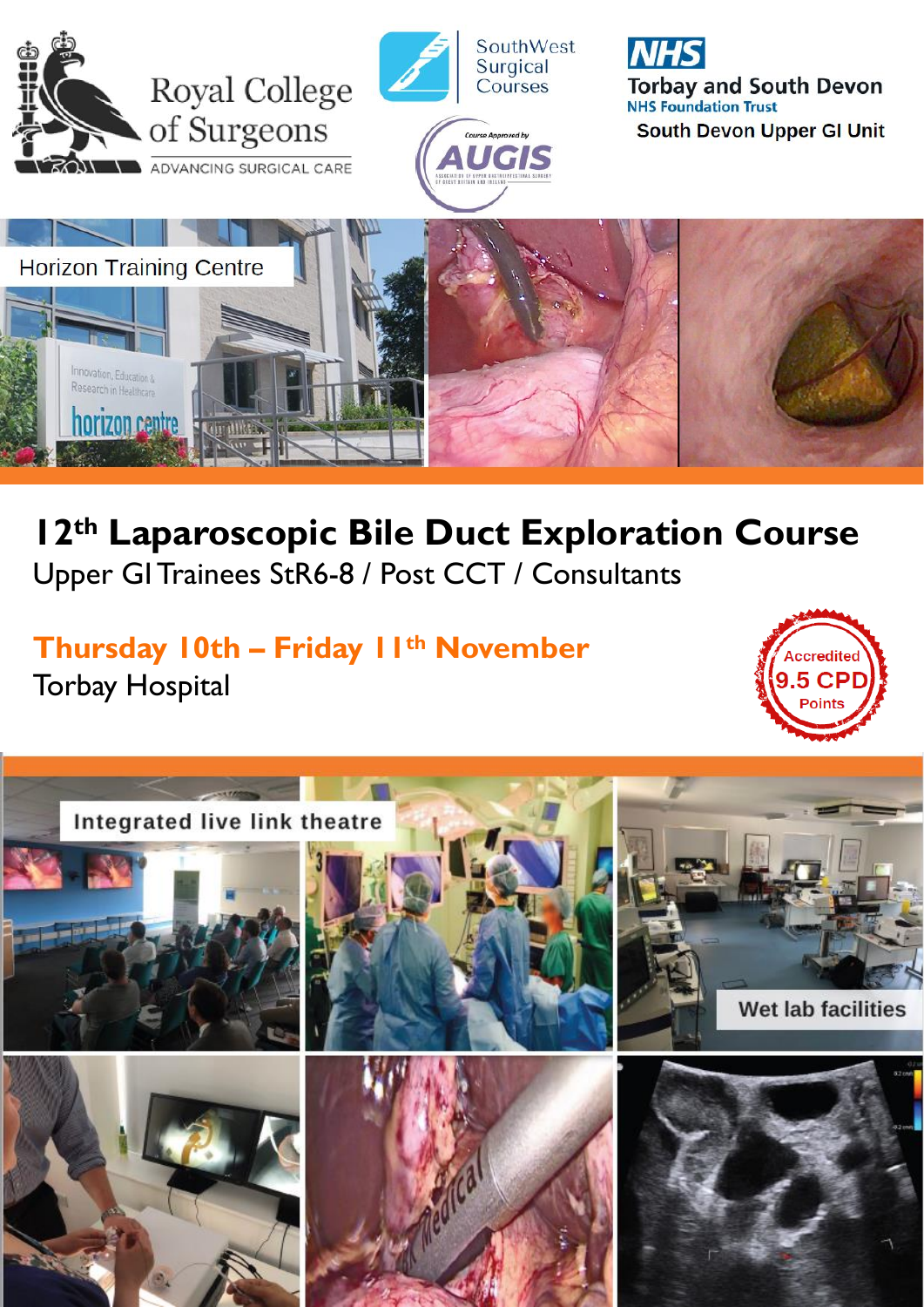This two day Royal College of Surgeons approved course concentrates on laparoscopic bile duct exploration. The first day covers evidence for practice, patient selection, surgical techniques, the 'pit falls' of starting a service, getting the right equipment. Also discussed is the management of acute presentation and integration of surgical service and ERCP. As well as lectures, live link surgery will be used for interactive discussion. The second day is workshop based concentrating on laparoscopic suturing, choledocoscopes and bile duct instruments and a highly recommended hands-on LCBDE wet lab model.

## **Program**

## **Day I**

**Horizon centre, Torbay Hospital, Newton Road, Torquay, Devon TQ2 7AA Date: 10 rd November**

### **08.30 Registration and coffee**

**08.50** Welcome and Introduction **09.00** Evidence for LCBDE practice **09.20** Biliary Anatomy **09.45** Laparoscopic Bile Duct Imaging **10.45 Coffee 11.00** LCBDE Equipment **13.00 Lunch 14.00** Setting up an effective service – business case and patient selection 'pitfalls' **15.00Tea and biscuits 16.00** ERCP vs LCBDE **16.30** Trials in biliary surgery update **17.00** Discussion and close

**19.00 Course Dinner** – TBC

## **Day II**

**BOWA UK head office, Bremridge, Ashburton, Devon TQ13 7JX, UK Date: 11 th November** 

### **08.30 Registration and coffee**

**09.00** Introduction to Day 2 **09.10** Group 1 –Workshops to include LCBDE model Group 2 – Lectures **10.30 Coffee and biscuits 11.00** Group 2 –Workshops to include LCBDE model Group 1 – Lectures **12.30 Closing discussion and Lunch**

### **DAY I Variable Timing**

#### **LIVE LINK SURGERY**

**CASES Trans-cystic Exploration AM** Choledocotomy Exploration PM